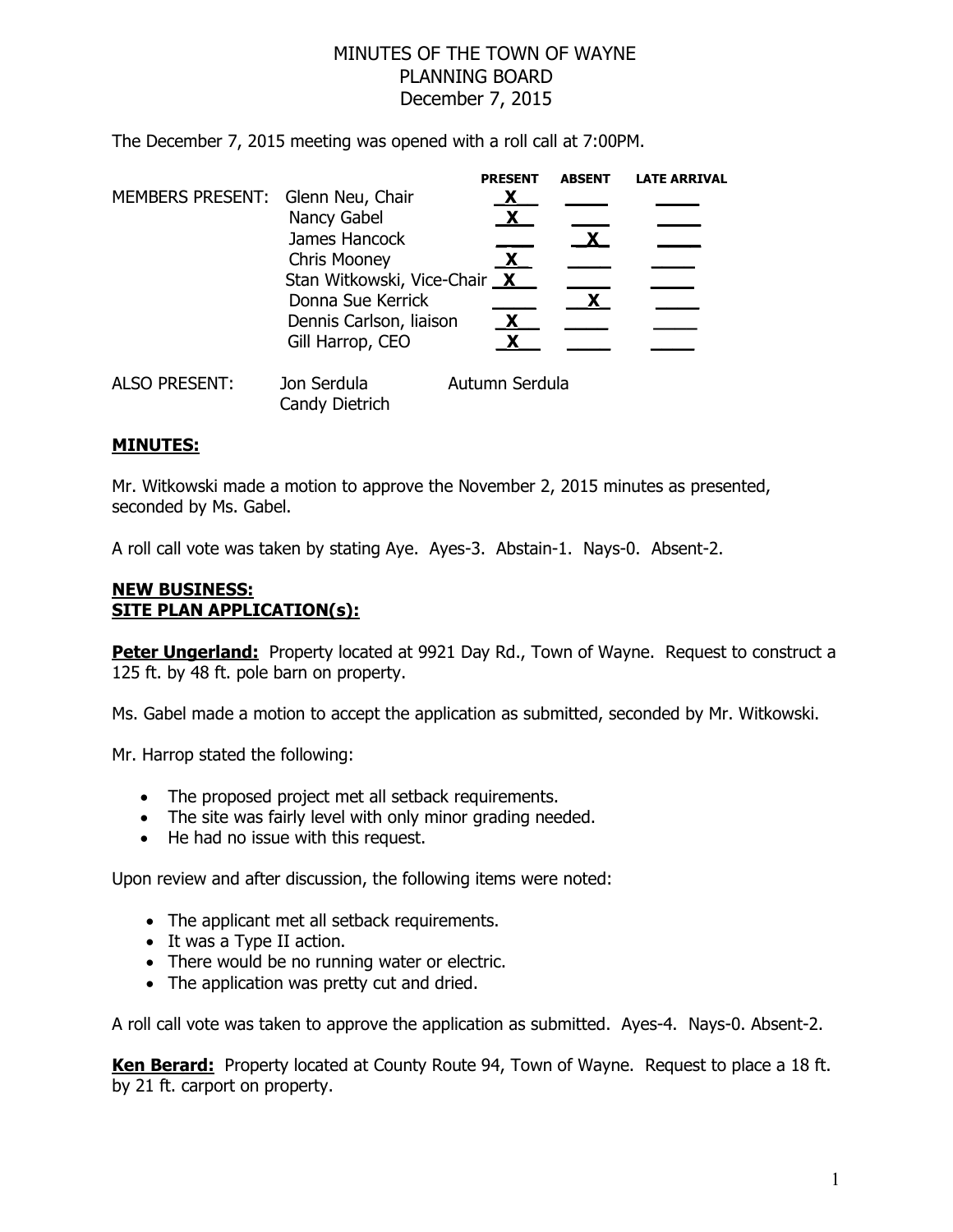Mr. Witkowski made a motion to accept this application, seconded by Ms. Gabel.

Mr. Harrop stated the following:

- This request was basically the same as the previous request.
- The proposed project met all setback requirements.
- The site was fairly level with only minor grading needed.
- He had no issue with this request.

Upon review and after discussion, the following items were noted:

- The applicant met all setback requirements.
- It was a Type II action.
- The applicant wouldn't need to comeback at a future date, since the applicant stated on the site application that they would be adding sides later on.

A roll call vote was taken to approve the application as submitted. Ayes-4. Nays-0. Absent-2.

## **COMMUNICATIONS:**

Mr. Neu stated he had been in conversation with the Zoning Board, Mr. Harrop, Supervisor Butchko and Assessor Torp regarding the location of proposed subdivision and its best use.

Mr. Neu then gave a brief history about the proposed subdivision:

- The subdivision request was first reviewed as a prelim subdivision application on August 18, 2015, at that time the Planning Board thought it could be a lot line adjustment.
- It was referred to the Zoning Board of Appeals for a variance.
- On October 8, 2015 the Zoning Board of Appeals heard the request as a variance, and noted according to subdivision regulations; a lot line adjustment could only be done in like districts. (Mr. Serdula's property is located in R-1 and Mr. Sonner's property is located in AG-R).
- The proposed subdivision would create an undersized lot in an AG-R district.
- According to section 1.8 of the subdivision regulations, the Planning Board needs to send a recommendation for the proposed subdivision onto the Zoning Board.
- The variance is tabled until the requested recommendation is received.

Mr. Serdula stated the septic system was approved when he bought the property in July of 2014 and since has had problems with the leach field.

Following discussion, the following items were noted:

- The septic system seems to be going into failure due to the existing garage being located on half of the leach field.
- According to Department of Health requirements, wells are to be 100 ft. from septic.
- The existing well is located too close to the septic system and could be a health hazard not only to Mr. Serdula, but to his neighbors.
- The Planning Board should review this as an opportunity to better manage waterfront properties.
- The variance request reflects no hardship for Mr. Sonner and would be hard to prove.